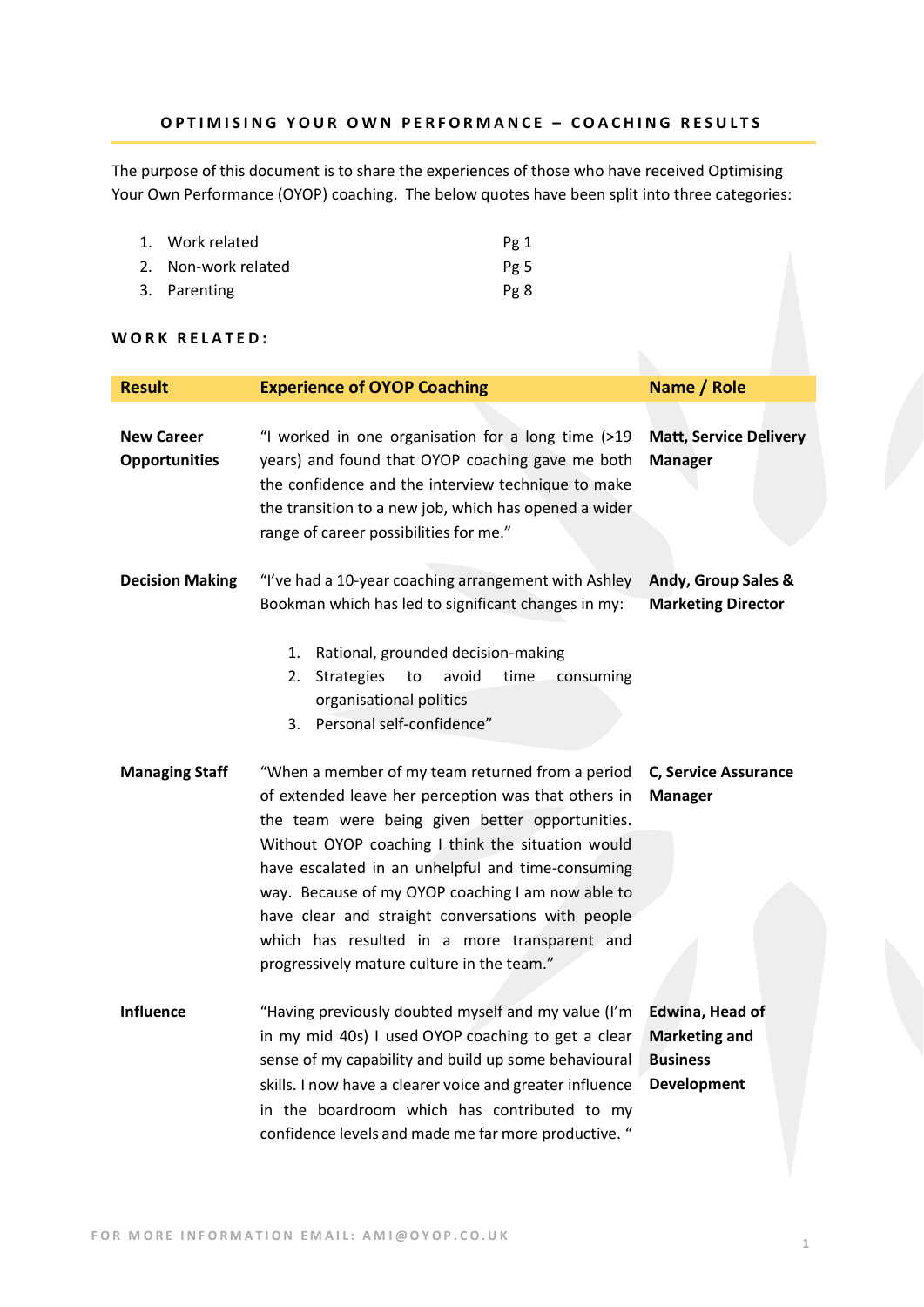- **Regaining Perspective** "A few years ago, I was involved in a complex project **Sue, CEO** to move our entire business to a new building, including offices and laboratories, whilst minimising the disruption to the business. During the project, I received some coaching from Ashley in which my paradigm of having 'mountains ahead of me to climb' was challenged and explored. This allowed me to regain perspective and significance (there were no mountains) and create the ordered mind to prioritise and address the various tasks more effectively." **Confidence and**  "I had an OYOP coaching session about my own self-**Sean, Finance**
- **Delivery**  belief and I realised that like many people I was prone to have good ideas and talk about them but not necessarily put them into practice. The improvement in my self-belief has meant that I've started to do more things for the organisation and the people I work with." **Operations Manager**
- **Promotion** "The OYOP sessions really helped me to put **Susannah,**  everything back into perspective. I was due to start a higher grade job and because of the insights this programme provides I was able to see how I'd rested my self-esteem on excelling at work. OYOP has helped me to build healthier and more robust self-esteem, and recognise those moments when I can make better decisions for myself. I was able to meet the challenges of my new role, which I wouldn't have done without Momentum." **Environment Agency**

**Transforming Life at Home and Work** "OYOP and coaching has changed my entire approach to my work, which in turn has had a hugely positive impact on my personal life. I've suffered from anxiety most of my life, in recent years having it amplified by a stressful job and fast paced lifestyle. OYOP has allowed me to create head space for the important things by using a more grounded perspective. The results are a much better, conscious self-awareness which has been simply transformational both at home and in the office." **Jacques, Director of Managed Services**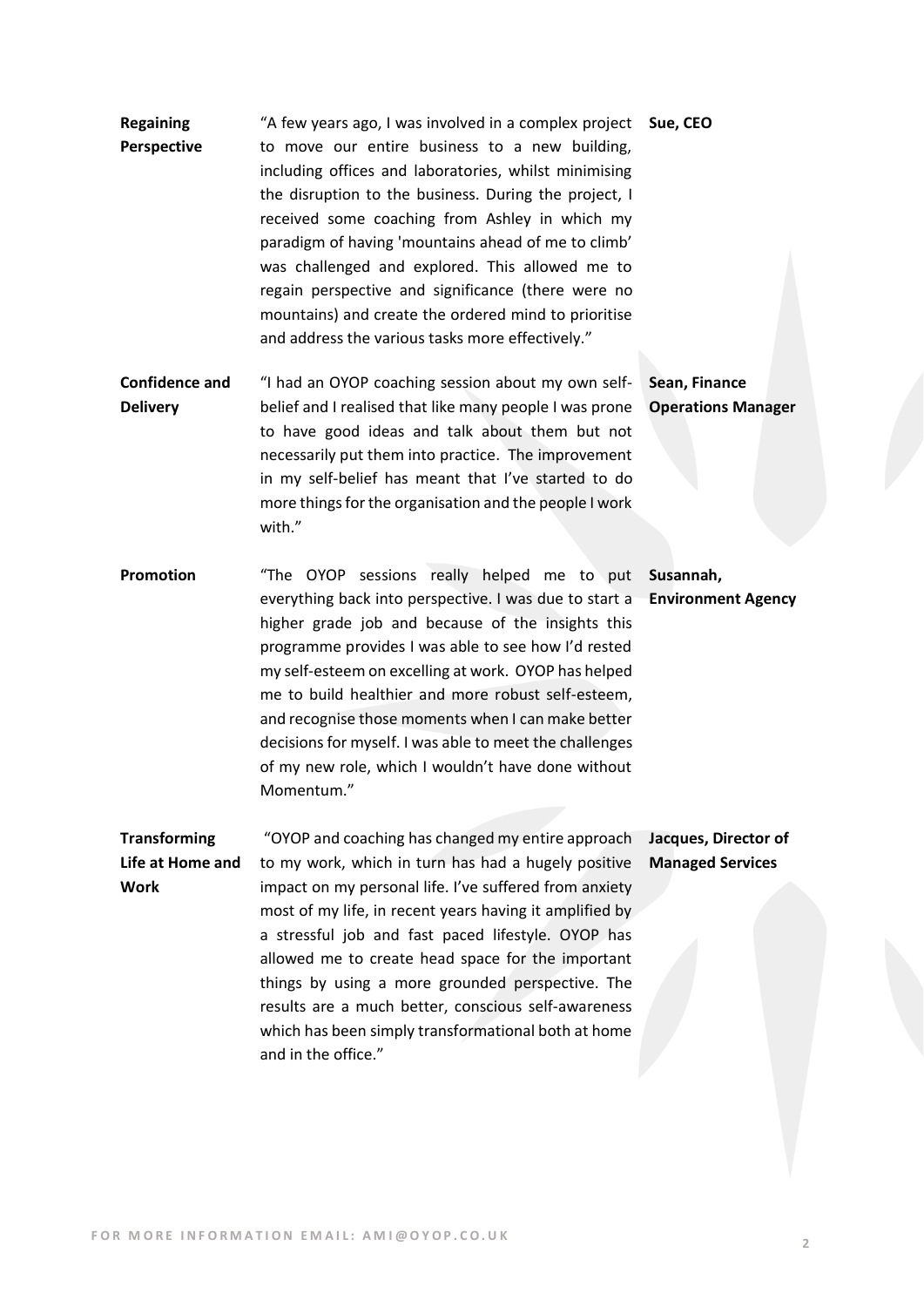### "I was new into my role and a pattern of difficult **Jo, Chief Exec**

## **Transformational Mindset**

performance meetings was starting to emerge with my boss. We were speaking to each other but not communicating; meetings would sometimes veer off and start to take quite a negative tone and result in us both maintaining the opposite position on issues and cementing our very different attitudes and positions. Issues were not being resolved. Incorrect statements and assumptions were not being challenged and poor behaviour was not being called out. As a result I was feeling frustrated, uncertain of my position and worried about my ability to do the job. A very stressful time.

I've had the pleasure of some personal sessions with Ashley, attended a ''taster day' event and am near the end of an OYOP course. I am experiencing 'lightbulb moments' as I start to see how the Ok Corral indicators are playing out both inside me and outside me in meetings and relationships and the particular impact of my personal favourite 'I'm not ok you're ok'. Alongside this I have had real paradigm shifts as I start to separate identity from behaviour and develop much better listening skills so that I can sit in nonjudgement and really hear what is being said.

I am a work in progress but I no longer dread my performance meetings as I can now hold myself in the 'I'm ok you're ok' position and from there I can be genuinely, openly curious about my boss's views and concerns and then take whatever action is appropriate. As an equal I am relaxed in my questioning and challenging and non- threatening. I'm also getting excited about seeing the power of the language that we use on improving our ability to communicate."

**Self-Confidence** "I was moving jobs partly because I had been working **K, IT Professional**a very persecutory environment which had significantly affected my confidence. Sometimes I had struggled to manage my feelings, inspired by a pro bono mental fitness session I took up some OYOP coaching and within two sessions my confidence started to return and managed to take situations less personally and see things in a different light."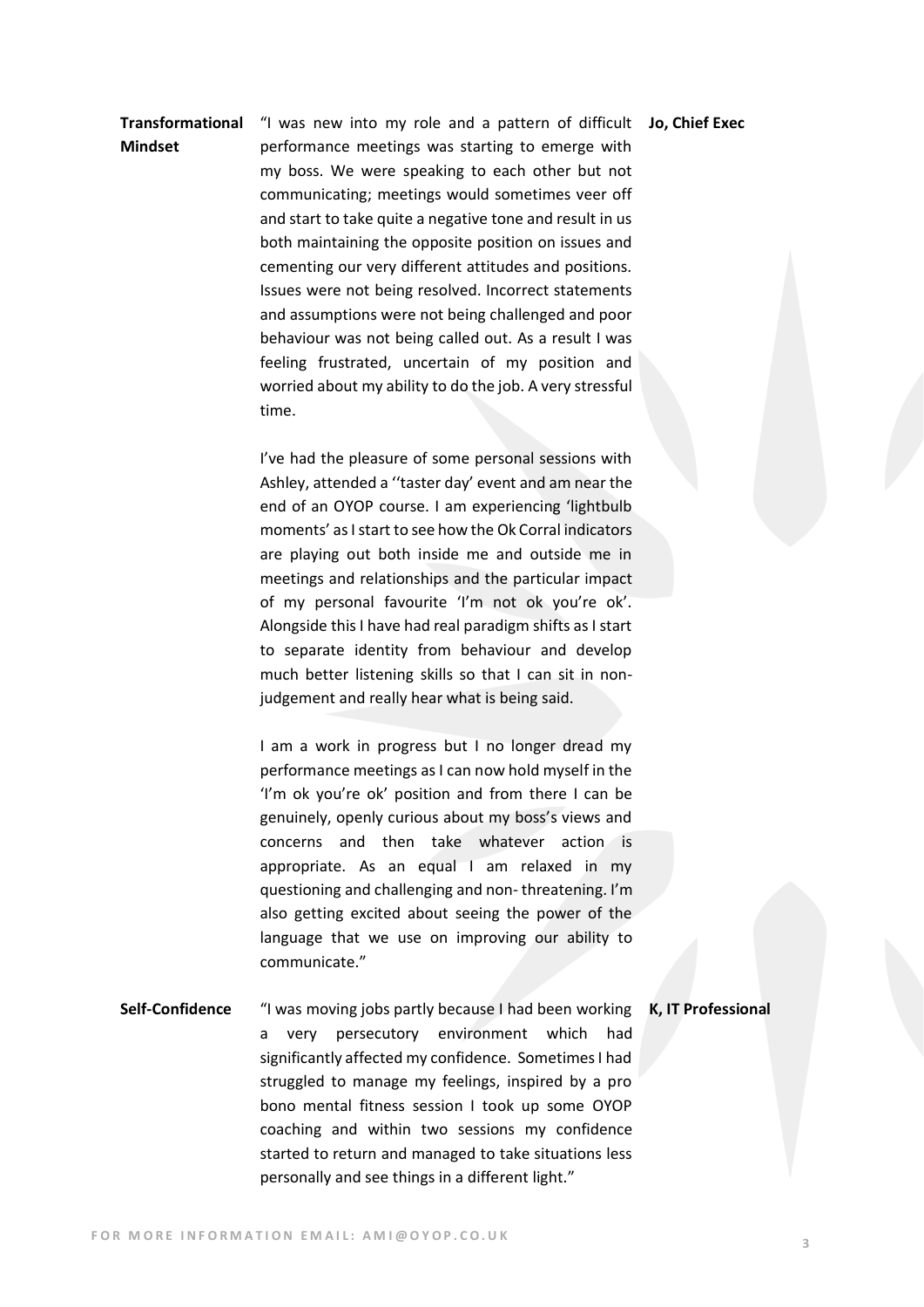# **Speaking Up** "Within my first coaching session with Ashley I became aware of how much hyperbole I, and others, use to articulate their feelings or describe a situation. Throughout the course of the session, I felt my selfawareness increase, and was able to identify instances mid-sentence which would be unhelpful or harmful to my self-esteem and change the way I spoke. This made me feel lighter and more grounded in what I was saying, so that tasks and situations felt more achievable.

As a result of the session I felt a significant shift in my self-image, I was able to speak more freely, and about things I may not have spoken about for years. I felt more grounded and my self-appreciation levels had increased making my contributions feel valid. The day after, I interjected in a meeting which made a real difference to the conversation."

**Louise, Marketing Manager**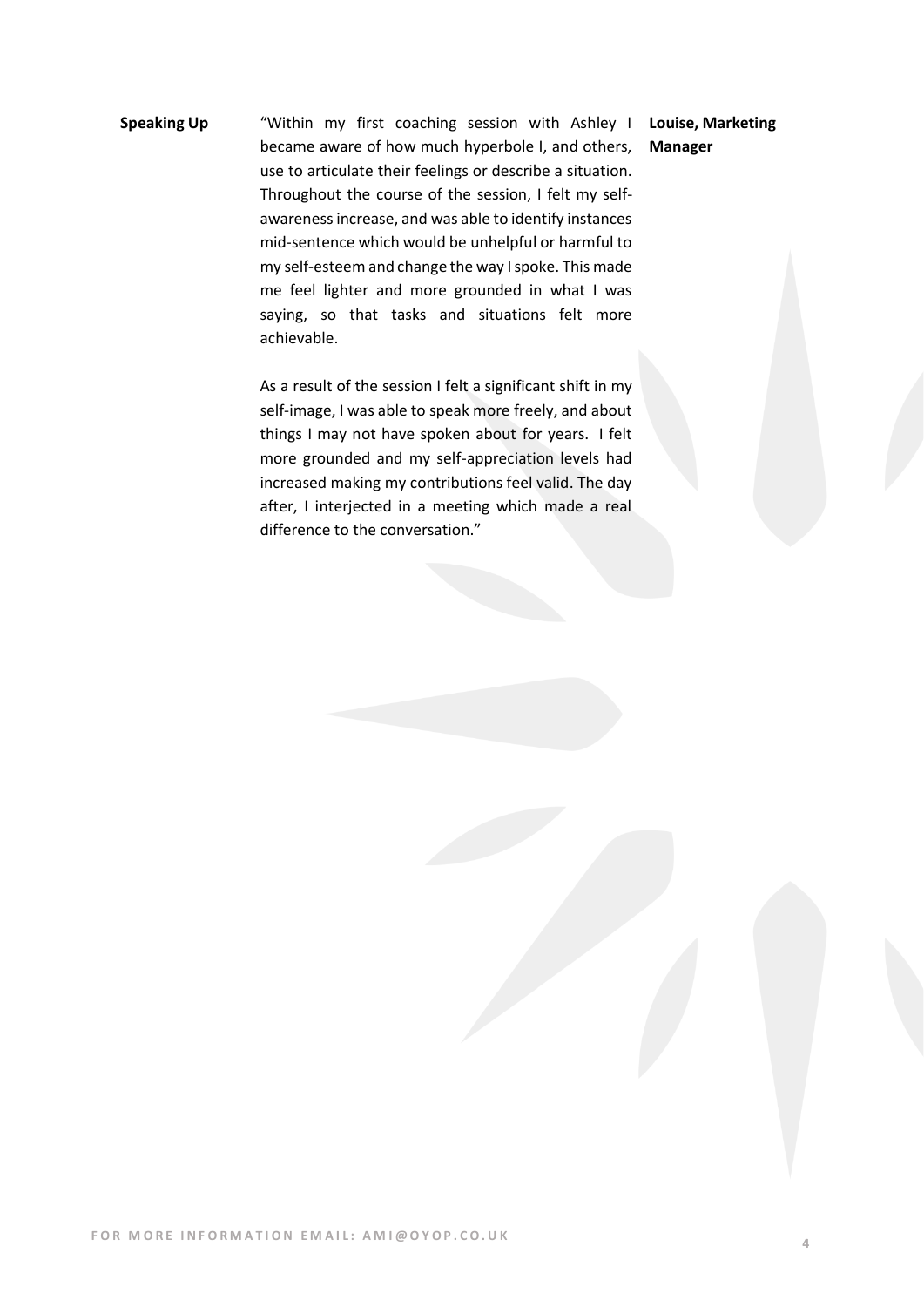### **N O N - W O R K R E L A T E D :**

| <b>Result</b>                          | <b>Experience of OYOP Coaching</b>                                                                                                                                                                                                                                                                                                                                                                                                       | Name / Role                           |
|----------------------------------------|------------------------------------------------------------------------------------------------------------------------------------------------------------------------------------------------------------------------------------------------------------------------------------------------------------------------------------------------------------------------------------------------------------------------------------------|---------------------------------------|
| <b>Relieving</b><br>Anxiety            | "I had suffered from intense anxiety for 15 years that<br>was intense at times and for periods at a time I used to<br>think I was having a good day if I didn't contemplate<br>ending my life. I was a participant on the OYOP<br>programme and I began to see alternatives.<br>Two<br>coaching sessions later much of my anxiety was<br>alleviated and I had a good sense of direction about how<br>to continue with the upward trend." | <b>Chris, HR Advisor</b>              |
| Confidence<br><b>Building</b>          | "I am stable and capable individual evidenced through<br>my 67-day solo kayak circumnavigation of Mainland<br>Britain (2012).                                                                                                                                                                                                                                                                                                            | Joe, Teacher and<br><b>Adventurer</b> |
|                                        | During the secondary placement phase of my teacher<br>training, my confidence was deeply undermined and I<br>experienced a significant stress event.                                                                                                                                                                                                                                                                                     |                                       |
|                                        | In only 30 minutes of OYOP coaching, I became<br>grounded, my confidence was rebuilt and I recommitted<br>to my own professional development."                                                                                                                                                                                                                                                                                           |                                       |
| <b>Stopped Self-</b><br><b>Harming</b> | "I had engaged in self-harming behaviour and had low<br>self-esteem for several years. Having done six talking<br>therapy sessions helped me become more aware of and<br>engage with my emotions but, despite alleviating them,<br>did not end my self-harming tendencies. During several<br>coaching sessions with Ashley, I managed to truly put in<br>the past experiences that belonged to the past, I learned                       | L, PhD Student                        |
|                                        | to decouple my self-esteem from my performance, and<br>to develop a more grounded assessment of situations.<br>Gradually, I found myself less and less "needing" to<br>engage in self-harming behaviour and my self-esteem is<br>stabilising. I am also taking the OYOP group programme,<br>and am enjoying the process of building the best version<br>of myself."                                                                      |                                       |
| Improved<br><b>Quality of Life</b>     | "The conversations with Ashley have had a significant<br>life.<br>Now, at<br>deep level,<br>impact<br>on<br>my<br>$\mathsf{a}$<br>I feel differently, I think differently and consequently<br>I behave differently. With guidance, I've worked on                                                                                                                                                                                        | Linda, L&D Manager                    |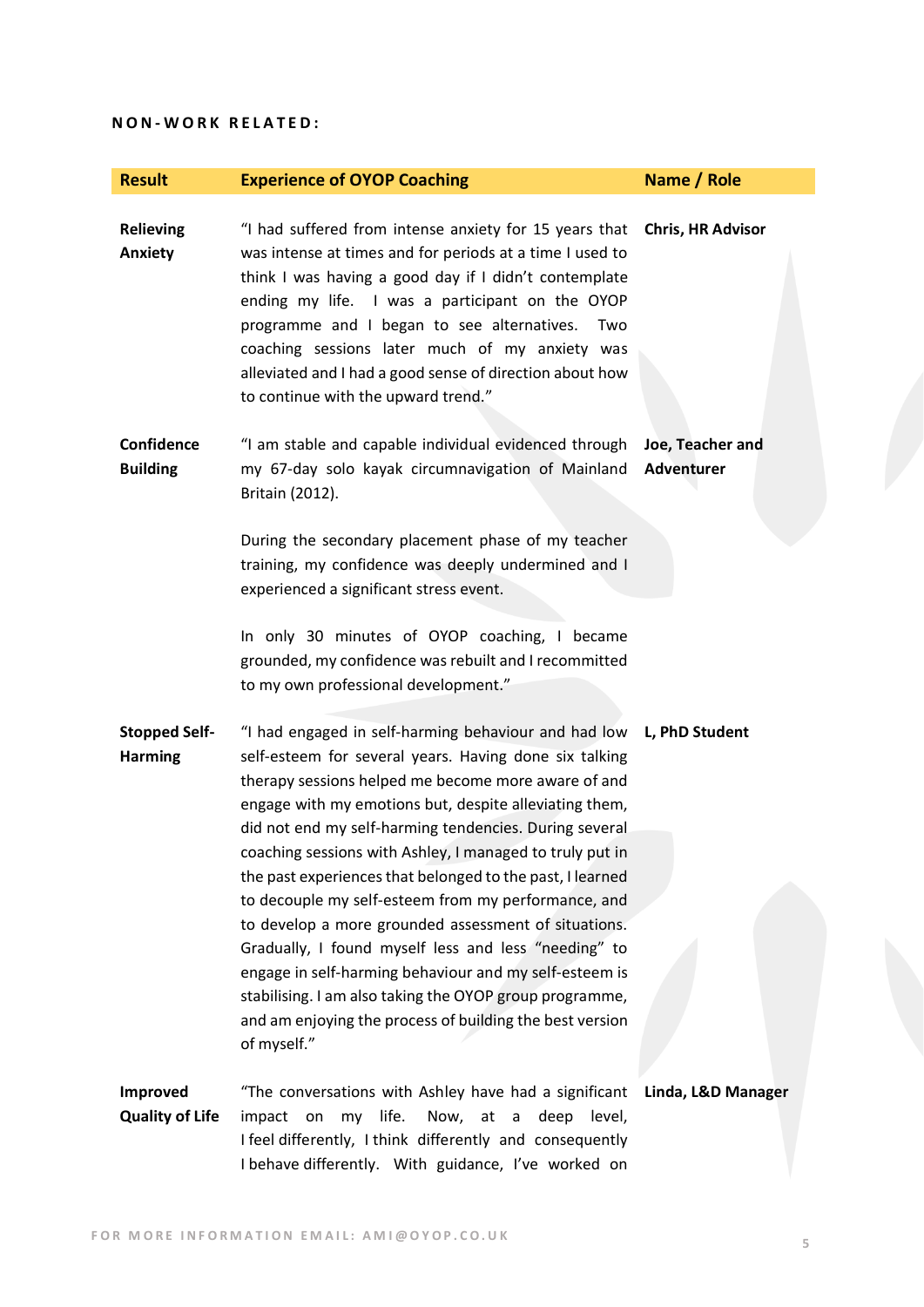evolving my own paradigm so that I view and interact with the world around me with more humility for myself and others. Let me be clear, I'm early on the journey but my confidence, resilience, relationships, work prospects, kindness and gratitude are all on the rise; in essence the quality and enjoyment of my life is better."

and I were married. I am so pleased and now feel very secure in my marriage and looking forward to the

**Relationship Improvements**

future."

"I was struggling with my relationship, I had moved out **Jaymini, Project**  and had decided it wasn't viable to continue. I had several coaching sessions which enabled me to understand better what was going on. A year later (the man who I originally thought was the man of my dreams) **Manager**

**Relieving Anxiety**  "It took just two OYOP coaching sessions and my first **Cristina, Sports &**  OYOP workshop to alleviate the anxiety I had felt consistently for 6 years. I used the OYOP practices and now feel happier and more confident in both my professional and personal life. I now have well-set short-term goals and clear direction for my future." **Endurance Coach**

**Regaining Perspective** "The pressures and responsibility of work, the pace of **Jo, Ofsted Inspector** life and the continual problem solving was having a significantly detrimental impact on how I was viewing life and the world around me. A 1-hour personal OYOP coaching session with Ashley totally changed my perspective. I felt instantly more grounded, I remembered the things that are truly important, like family and people who really need our help, and was able to quickly tune in to the benefits of his positive approaches and reflect these in my communications with others."

**Relationship Insights**  "I was mentally exhausted, stressed, deeply unhappy **Sara, Consultant**and resentful yet felt paralysed to end the 14-year relationship that was a primary cause of my unhappiness. The coaching not only gave me the strength to end the relationship, it enabled me to cope with the fallout / the guilt of ending it. The coaching helped me build my self-esteem and importantly how to have more healthy relationships in the future. I've not looked back and enjoy life more than ever. What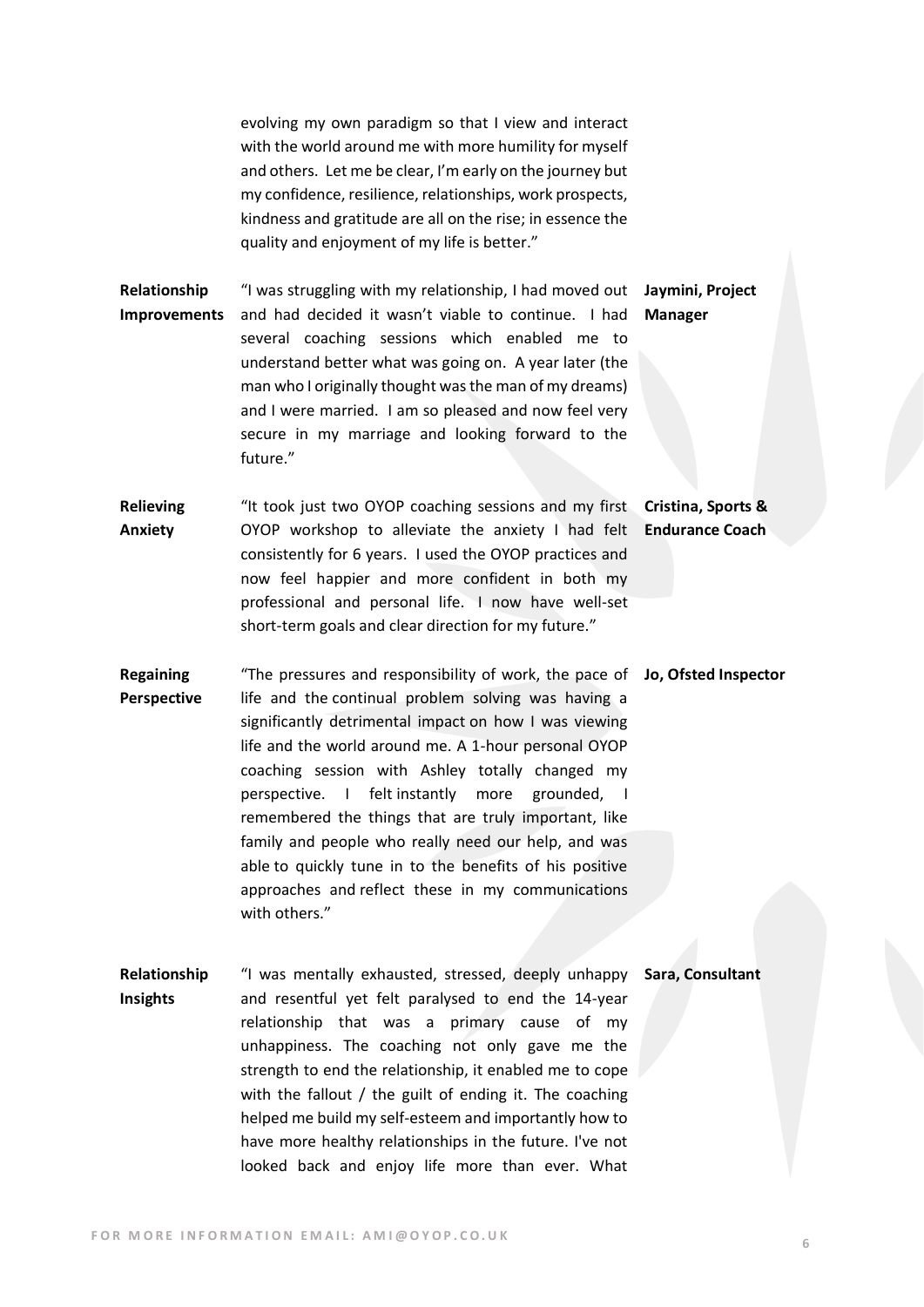seemed like the hardest thing to do so at the time was made easier and less painful through the ongoing support I received."

**Improving Relationships** "I have struggled with self confidence both at work and in my personal life for most of my adult life, often feeling like I wasn't good enough or pretty enough and constantly comparing myself to others. I was also finding myself arguing with my partner over insignificant things. **Debbie, Public Sector** 

> The OYOP coaching from Ashley has helped me think in a different way and kept me grounded. The coaching and one to one sessions I have had, along with the OYOP practices have helped in rebuilding my confidence and self-esteem. I'm much more aware of the cause, effect and implication of situations and how I react to them. This has helped greatly in my relationship. I feel much happier and whilst I'm still learning, I have the techniques, support and guidance from Ashley to continually improve."

**Developing Kinder / Systemic Thinking** "I used to have feelings of not being good enough nearly all of the time, along with quite strong right/wrong or black and white thinking. The OYOP coaching sessions have provided ways I can look at myself and others with no judgement. I am able to be a kinder and more true person to myself and others."

**Sara, Account Manager**

**Dissolving Panic Attacks** "I've found the OYOP coaching quite helpful in identifying negative attitudes or ways of thinking that only reduce my performance and mood. Before I started I was having large motivational issues and it was affecting my productivity greatly - I wasn't able to attend class, clinical placements, or other crucial sessions to my development. In addition to this I was also experiencing panic attacks at an increasing frequency. However, after going through just 2 sessions with Ashley, I've found readjustment of my thinking (facilitated by Ashley) to be incredibly helpful. This has allowed me to pick up my motivation, deal with any physical or mental issues I may face (such as my panic attacks), and be more aware of my thinking patterns as I move into adulthood."

**Krish, Medical Student**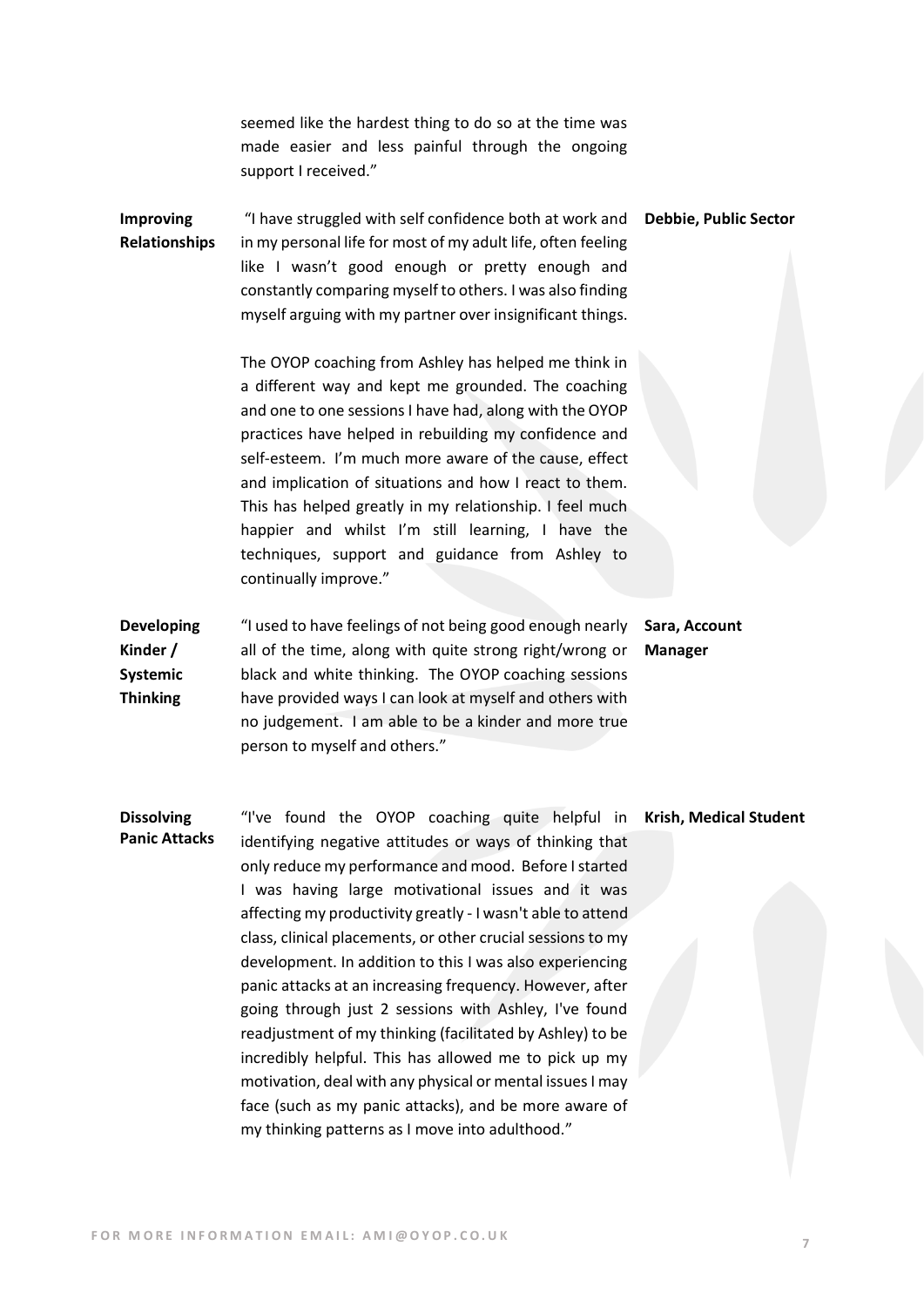### **P A R E N T I N G :**

| <b>Result</b>                                            | <b>Experience of OYOP Coaching</b>                                                                                                                                                                                                                                                                                                                                                                                                                                                              | Name / Role                                                                             |
|----------------------------------------------------------|-------------------------------------------------------------------------------------------------------------------------------------------------------------------------------------------------------------------------------------------------------------------------------------------------------------------------------------------------------------------------------------------------------------------------------------------------------------------------------------------------|-----------------------------------------------------------------------------------------|
| <b>New</b><br><b>Capabilities</b>                        | "I am a single mother of two, a ten-year-old boy and a<br>19 year old girl. Recently I had found myself at a bit of a<br>loss as to what to do for the best from a parenting point<br>of view. The ten year old's father had left home 6 years<br>ago and he was suffering from a lot of anxiety when left<br>alone, even for a couple of minutes. In just an hour I<br>learnt practical things that I could do that would help<br>him settle and be more at peace with himself and with<br>me. | <b>Hayley, Public Sector</b><br>Administrator                                           |
|                                                          | In the case of my 19 year old the relationship had got<br>fractious and on a separate coaching session I learnt how<br>I could use changes in my behaviour to rekindle the<br>harmonious relationship we used to have a while ago. I<br>am really pleased that we're getting on so much better<br>now."                                                                                                                                                                                         |                                                                                         |
| <b>More</b><br>Enjoyable<br><b>Family Life</b>           | "As a father of two very different children (age, gender<br>and temperament), I have found OYOP to be very useful<br>in improving my parenting. Fewer of my conversations<br>turn into arguments, and I am more confident and<br>capable supporting, challenging and rewarding them -<br>home life is noticeably more enjoyable as result."                                                                                                                                                     | <b>Matt, Service Delivery</b><br><b>Manager &amp; Father of 2</b>                       |
| Game-<br>changed<br>Relationship<br>with Autistic<br>Son | "OYOP<br>coaching<br>sessions<br>improved<br>have<br>my<br>relationships with my family. By helping me to<br>understand more about paradigms, OYOP coaching has<br>led to better communication, particularly with my 9-<br>year-old son who has Autism. The daily meltdowns he<br>used to experience are now rare and he is playing<br>football for the school team, which I never imagined<br>possible."                                                                                       | Edwina, Head of<br><b>Marketing and</b><br><b>Business Development</b><br>& Mother of 2 |
| <b>Improved</b><br>Self-Esteem                           | "[Through OYOP] I was able to see how I'd rested my<br>self-esteem on excelling at work and being a good<br>mother. I now have healthier and more robust self-<br>esteem, and recognise those moments when I can make<br>better decisions for myself. I was able to meet the<br>challenges of my new role, which I wouldn't have done<br>without Momentum. I've also been teaching my son to                                                                                                    | Suzannah,<br><b>Environment Agency</b><br>& Mother of 1                                 |